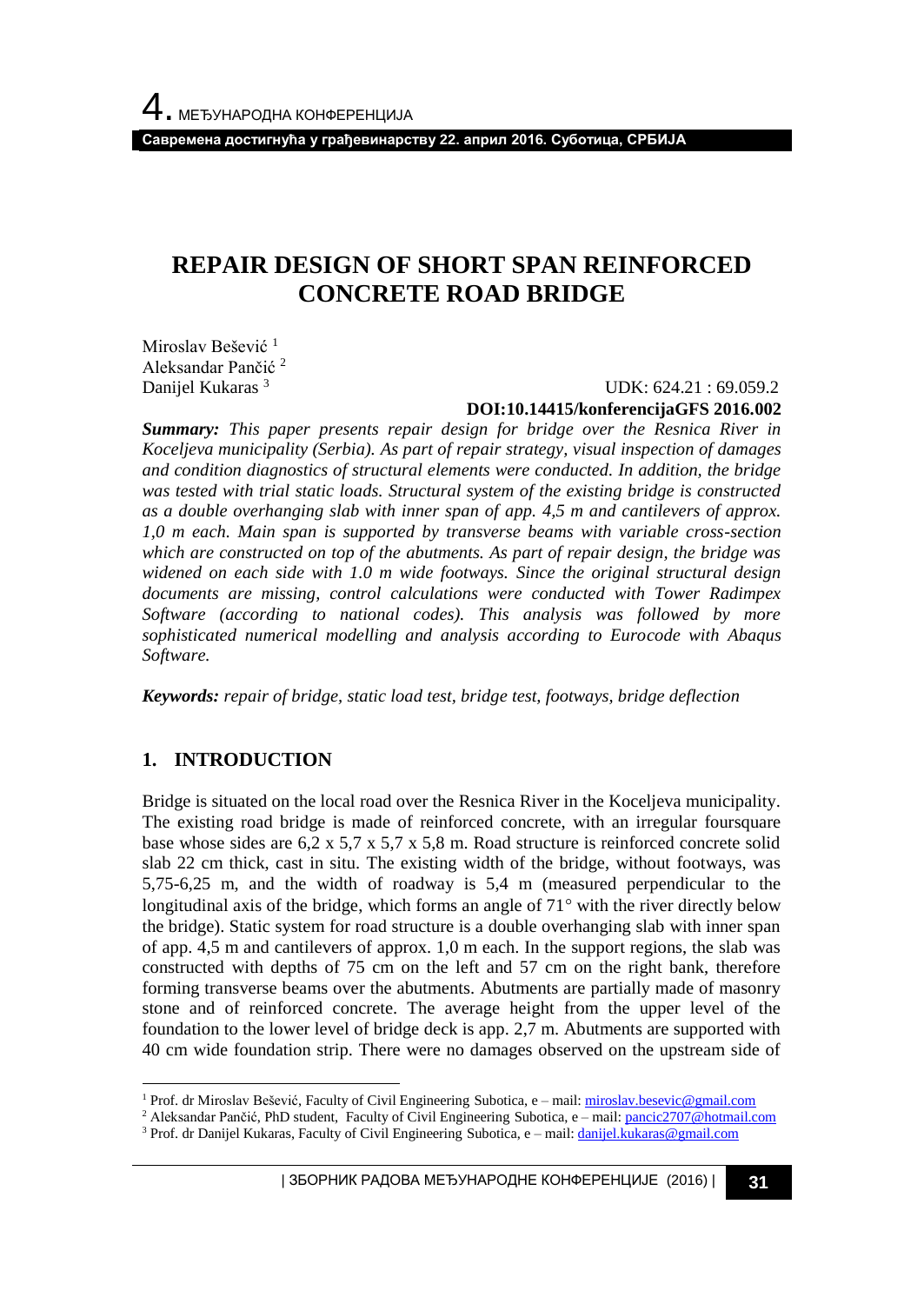### $4<sup>th</sup>$ INTERNATIONAL CONFERENCE **Contemporary achievements in civil engineering 22. April 2016. Subotica, SERBIA**

the bridge, but on the downstream side a significant damage of the bridge deck was observed (hole 30-40 cm in diameter) as well as the separation of abutments from bridge deck on length of app. 75 cm. The abutment on the right upstream side was completely destroyed and was in a state of unstable equilibrium. In this condition, the bridge was used for one-way traffic but observed damage cast serious doubts on its load bearing capacity and reliability. The longitudinal and transverse views of the bridge are shown in Figure 1.



*Figure 1. The transverse and longitudinal view of the bridge*

## **2. BEHAVIOR OF THE BRIDGE UNDER TRIAL LOADING**

Prior to testing with trial loads, a test program was prepared which included: size and layout of the test load by phases (in total, six load phases were defined); disposition of measurement locations and instruments; and organizational chart for testing. Only obtained results from the measurements and subsequent static and deformation analysis are presented within this paper without more detailed presentation of the test program. The bridge structure was tested with static load test using one 30980 kg heavy vehicle, which corresponds to the vehicle V300 from national codes, so the efficiency coefficient of the test load was 1,0 what is in accordance with standard SRPS U.M1.046 (National code that regulates testing procedures for road bridges). Figure 2 shows the disposition of measuring points for monitoring the deflection and schematic representation of the used vehicle.

Maximum measured deflection was 2,18 mm, which is a 1/206 of a bridge span. Residual deflection after unloading was 0,16 mm which is 7,34% of the maximum deflection. Numerical value of corresponding deflection that was obtained by the software package Tower (Radimpex, Belgrade) was 1,76 mm. Since the bridge span is rather small, both expected and measured values of deflection are of the magnitude that is difficult to observe without precise instruments and therefore they had no noticeable impact on bridge functionality or aesthetic appearance. In addition to measuring of deflection under test load, nondestructive testing of compressive strength of concrete was carried out with rebound hammer test. These tests were conducted on the bottom surface of the bridge between measuring points U4, U5 and U6 (Figure 2). Measured strength of concrete was evaluated at  $\sigma$ =33,73 MPa. Age of concrete was estimated at 20 years while concrete cover was rather small: 15 to 20 mm. Type and diameter of reinforcement was determined by locally removing concrete cover from the bottom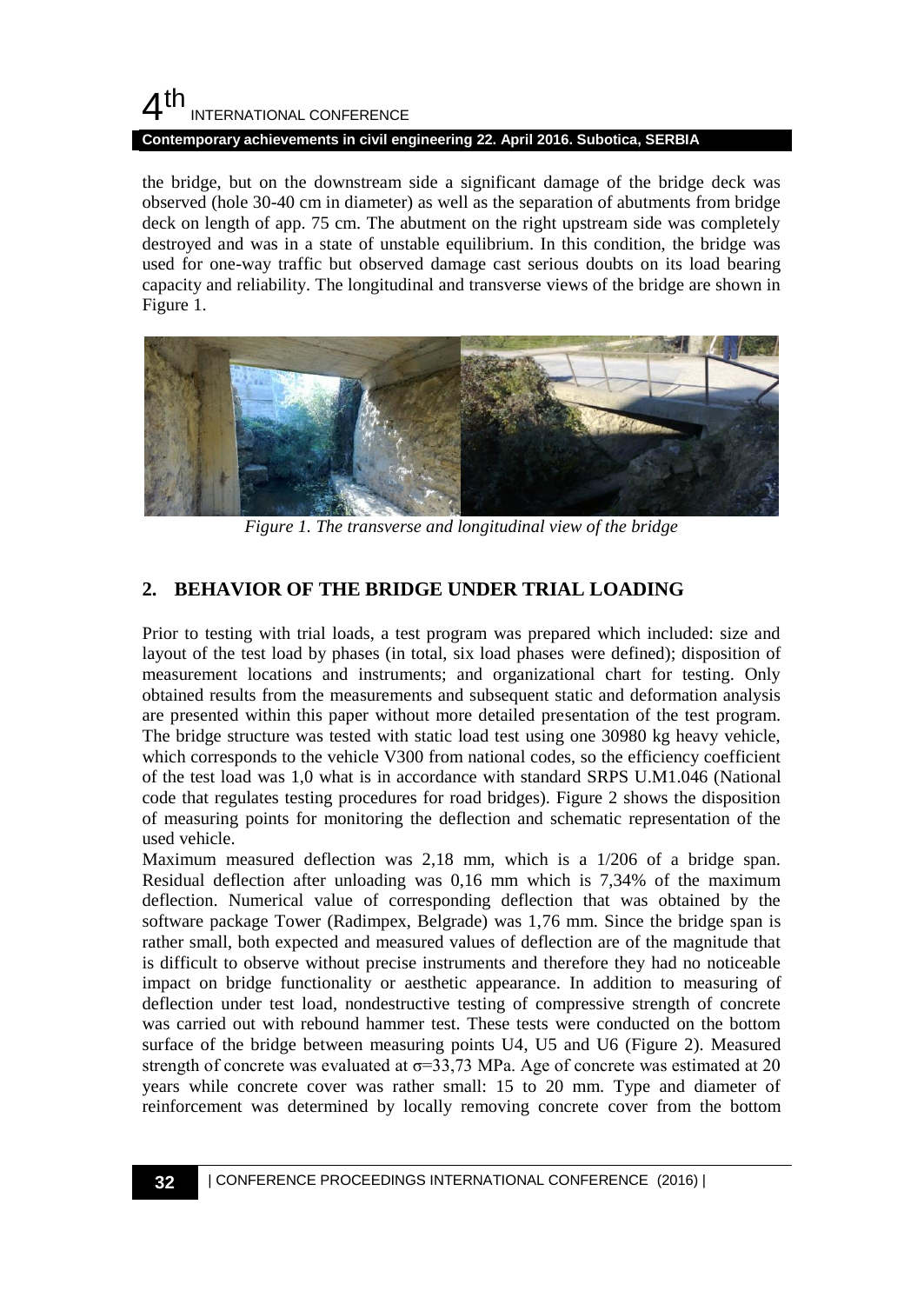# 4. МЕЂУНАРОДНА КОНФЕРЕНЦИЈА **Савремена достигнућа у грађевинарству 22. април 2016. Суботица, СРБИЈА**

surface of the bridge and it was determined that longitudinal bars were  $\Phi$ 16 mm with 15 to 20 cm spacing.



*Figure 2. Disposition of measuring points and schematic representation of the used vehicle for test load*

## **3. BRIDGE REPAIR STRATEGY**

In order to widen the bridge with new footpaths it was planned to form reinforced concrete beams on both sides of the bridge (upstream and downstream). These beams are to be supported by new reinforced concrete columns. New columns are joined to the existing abutments while footpaths are separated from the main bridge deck. In order to repair damaged support downstream region of the left transverse beam, the project included its reconstruction and additional support by the new column. The joints between columns and abutments are constructed by installing reinforcement anchors. Repair design demanded a reconstruction and strengthening of the bottom surface of the bridge deck. This included cleaning of all concrete structural elements and reinforcements. The procedure was to be carried out by machines: picking, chiseling, wet sandblasting under high pressure, etc., until obtaining a clean, firm, "healthy" concrete surface. This procedure is to be carried out on the entire bottom surface of concrete deck surface. Upon completion of these works grouting of cracks wider than 0,5 mm in the concrete deck is planned while the smaller cracks 0,1-0,5 mm are to be filled with epoxy sealants. Surface damage of the reinforced concrete deck which have a depth up to 5 cm are performed in two layers: the basic and repair mortar. For determination of soil load capacity the geotechnical investigation were conducted on the existing foundations level and during the repair works the thickness of the foundation should be verified. As part of the repair works, riverbank protection should be carried out in the length of 50 m upstream and downstream to prevent future damages to abutments.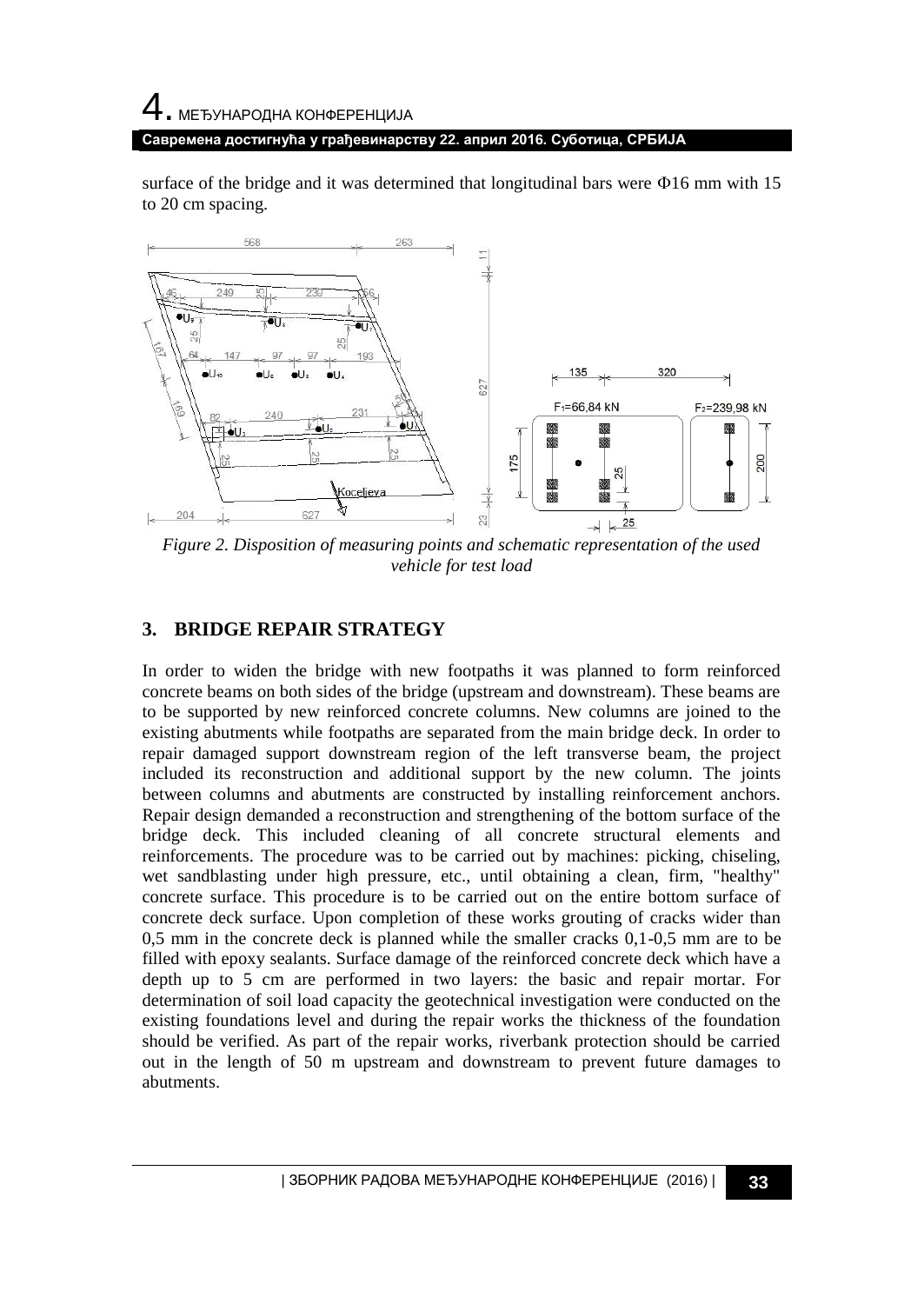**Contemporary achievements in civil engineering 22. April 2016. Subotica, SERBIA**

### **4. CONTROL STATIC CALCULATION OF THE BRIDGE ACCORDING TO NATIONAL STANDARDS**

Load analysis included: permanent load, V300 vehicle traffic load, creep and shrinkage of concrete, actions on pedestrian barrier, temperature effects, braking and acceleration forces, snow load. Figure 3 shows a model of the extended bridge which is made with the Tower Software. Numerical results within this paper are given in a condensed form. Numerical analysis of the existing bridge showed a demand of  $A_{al} = 6.83$  cm<sup>2</sup> of reinforcements in the bottom zone of the span. During condition diagnostics, built-in reinforcement was estimated at  $\Phi$ 16mm with spacing of 15 to 20 cm what is 10,05 to 12,06 cm<sup>2</sup> i.e. greater than demanded reinforcements. Comparison of measured and calculated deflections obtained during this analysis also showed good agreements.



*Figure 3. Numerical model of the widened bridge (Тower Software)*

### **5. CONTROL STATIC CALCULATION OF THE BRIDGE ACCORDING TO EUROCODE**

Within this analysis applied loads were analyzed as follows: self-weight was automatically included by the software, layers for pavement (wearing layer of asphalt 4 cm + asphalt protection layer 3 cm + waterproofing 1 cm =1,00+0,75+0,50=2,25  $kN/m<sup>2</sup>$ ), footway curbs (assumed 0,5 kN/m), self-weight of pedestrian parapets (assumed 0,5 kN/m), assumed layers on footways (asphalt layer 3 cm + waterproofing 1 cm =  $0.75+0.50 = 1.25$  kN/m<sup>2</sup>). Traffic load on the bridge is determined according to [1]. Since the width of the bridge traffic profile is 5,4 m, it was divided into one 3,0 m wide traffic lane and 2,4 m remaining traffic profile. Vertical traffic load according to Eurocode (Model LM1) is shown in Figure 4 (left). Concentrated load is distributed at an angle of  $45^{\circ}$  to the middle of concrete slab. The contact wheel surface is 0.4 m x 0.4 m while in middle plane of the concrete deck it is  $0.7 \text{ m} \times 0.7 \text{ m}$ . 300 kN vehicle was taken into account with dynamic coefficients. Recommended value of correction factors  $\alpha_{Qi}=0,8$ ;  $\alpha_{qi}=1,0$ ;  $\alpha_{qr}=1,0$  are used. The value of surface pressure within the 3 m wide traffic lane was  $9kN/m^2$ , and on the remaining surface 2.5  $kN/m^2$ . Vertical traffic load on the model LM2 (Figure 4 right) is 400 kN axle load, which is set in a designed position; in the middle of the traffic profile and in the center of the bridge. Load per one wheel is 200 kN and the contact wheel surface is 0,35 m x 0,6 m. Surface in the middle plane of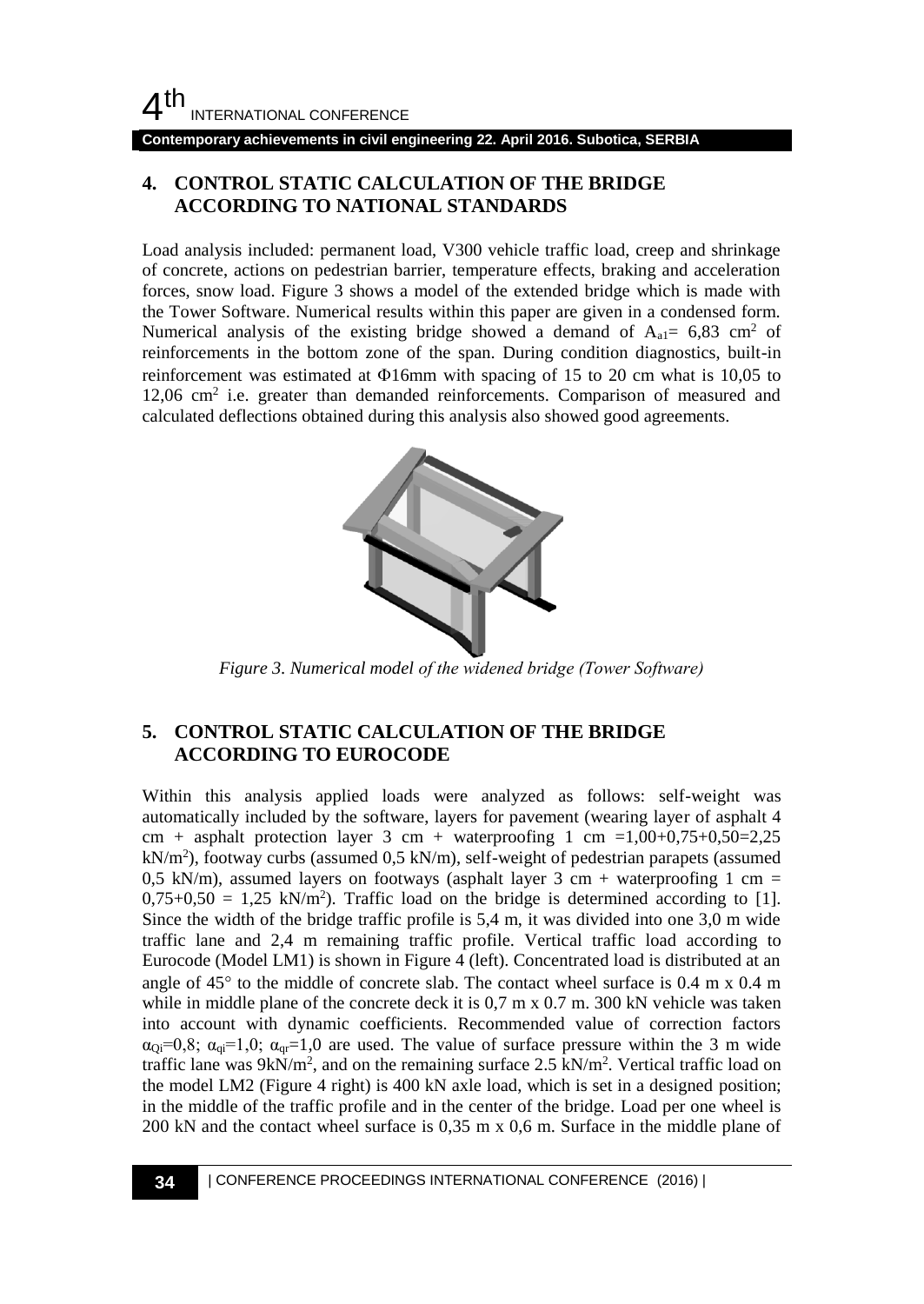# 4. МЕЂУНАРОДНА КОНФЕРЕНЦИЈА **Савремена достигнућа у грађевинарству 22. април 2016. Суботица, СРБИЈА**

the concrete deck is  $0.65$  m x  $0.9$  m. Horizontal traffic load (braking and acceleration forces) is applied in the longitudinal direction of the bridge, in the middle of the traffic lane and it can be positive and negative.



*Figure 4. Traffic load according Model LM1 (left), LM2 (right)*

Calculation of horizontal traffic load is given by the expression (1).

$$
Q_{lk} = 0.6 * \alpha_{Q1} * (2 * Q_{1k}) + 0.1 * \alpha_{q1} * q_{1k} * w_1 * L
$$
  
\n
$$
Q_{lk} = 0.6 * 0.8 * (2 * 300) + 0.1 * 1.0 * 9.0 * 3.0 * 5.8 = 303.66 kN
$$
  
\n
$$
q_{lk} = \frac{Q_{lk}}{L} = \frac{303.66}{5.8} = 52.37 kN/m
$$
\n(1)

Load value on footways is  $5.0 \text{ kN/m}^2$ , and the load on the pedestrian railing (horizontally and vertically  $1,0 \text{ kN/m}$  on top of the 1,0 m high railing). From accidental loads a 100 kN horizontal collision force on curbs on 0,5 m length and simultaneously vertical force of 0,75\*0,8\*300=180 kN are taken into account. For temperature effects, analysis takes into account uniform temperature component  $33.6^{\circ}$ C (approved data for the Koceljevo municipality on the basis of statistical analysis of temperatures) and recommended linear temperature component (upper side warmer  $15^{\circ}$ C or underside warmer  $8^{\circ}$ C) and recommended values according to [6]. Temperature influence is taken into account on the bridge and footways slabs only. Snow load was not taken into consideration with traffic load (model LM1 and LM2) [2]. Wind load and seismic influences were also excluded since it was assumed that they don't have a major contribution. Analysis of individual load cases and appropriate load combinations for ultimate limit state and serviceability were analyzed in accordance with [2]. Figure 5 shows the model of the widened bridge that was made in the software package Abaqus and figures 6 shows bending moment  $M_X$  for traffic load case of model LM2.



*Figure 5. Model in Аbaqus*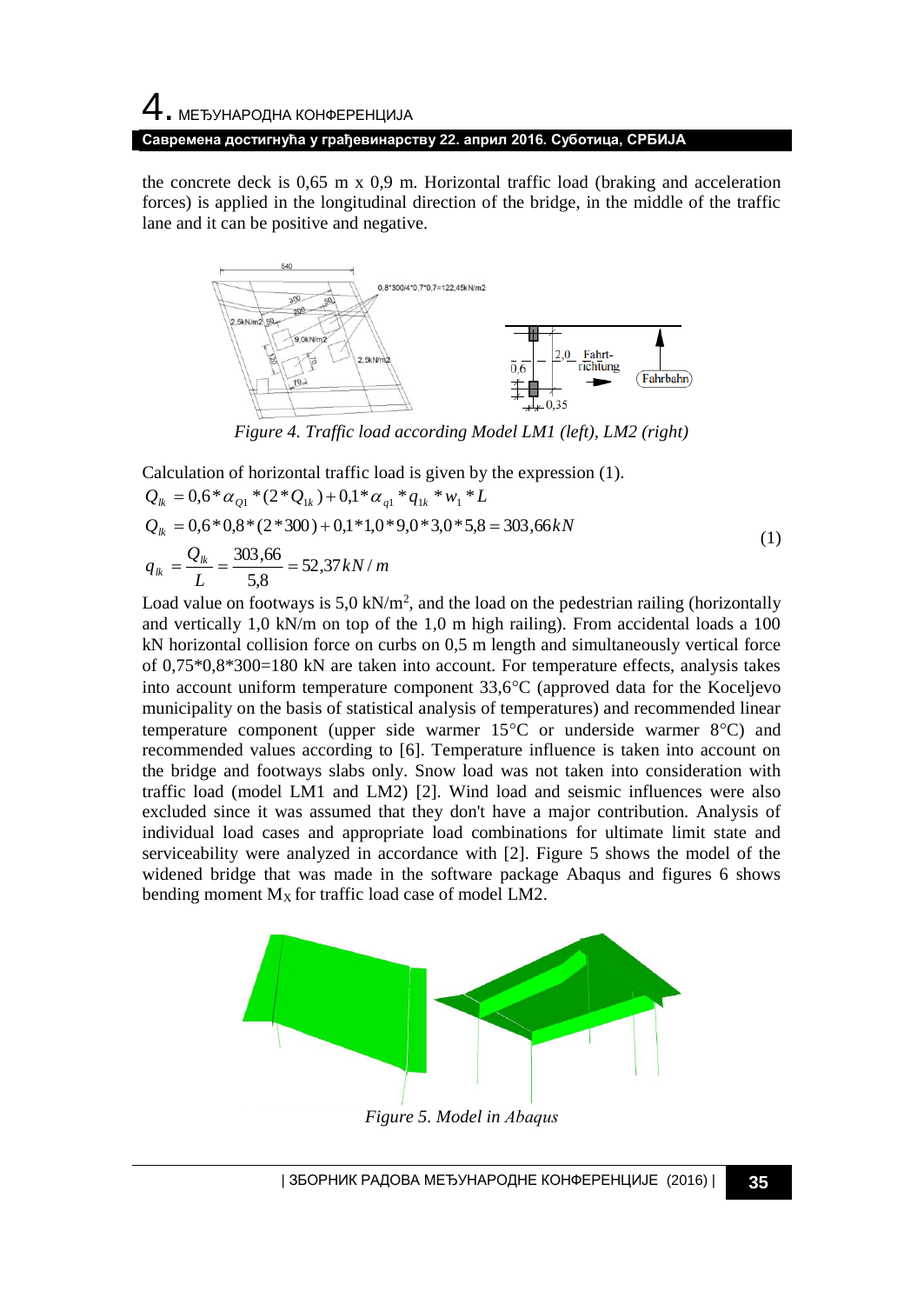## $4<sup>th</sup>$ INTERNATIONAL CONFERENCE

**Contemporary achievements in civil engineering 22. April 2016. Subotica, SERBIA**



For ultimate limit state the relevant combination of loads is established (1,35x permanent load+1,5xLM2) and after that calculation for required reinforcement in the span of concrete slab has been conducted according to the expressions (2).

$$
h = 22cm; c = 2cm
$$
\n
$$
d_1 = c + \frac{\phi}{2} = 2 + \frac{1,6}{2} = 2,8cm; d = h - d_1 = 22 - 2,8 = 19,2cm
$$
\n
$$
f_{cd} = \frac{25}{1,5} = 16,67 MPa = 1,67 kN/cm^2
$$
\n
$$
f_{yd} = \frac{500}{1,15} = 434,78 MPa = 43,48 kN/cm^2
$$
\n
$$
\mu_{Ed} = \frac{M_{Ed}}{b * d^2 * f_{cd}} = \frac{6359,5}{100 * 19,2^2 * 1,67} = 0,103
$$
\n
$$
\xi = 0,138; \zeta = 0,944
$$
\n
$$
A_{s1} = \frac{M_{Ed}}{\zeta * d * f_{yd}} = \frac{6359,5}{0,944 * 19,2 * 43,48} = 8,07 cm^2
$$

As seen above, reinforcement demand showed lower value than provided reinforcement. Stress control, crack width, minimum reinforcement and deflection control were conducted for serviceability limit state. According to [3] for concrete bridges it is necessary to check the concrete compressive stress which were also obtained from the numerical analysis. Code recommendations are that compressive stress do not exceed the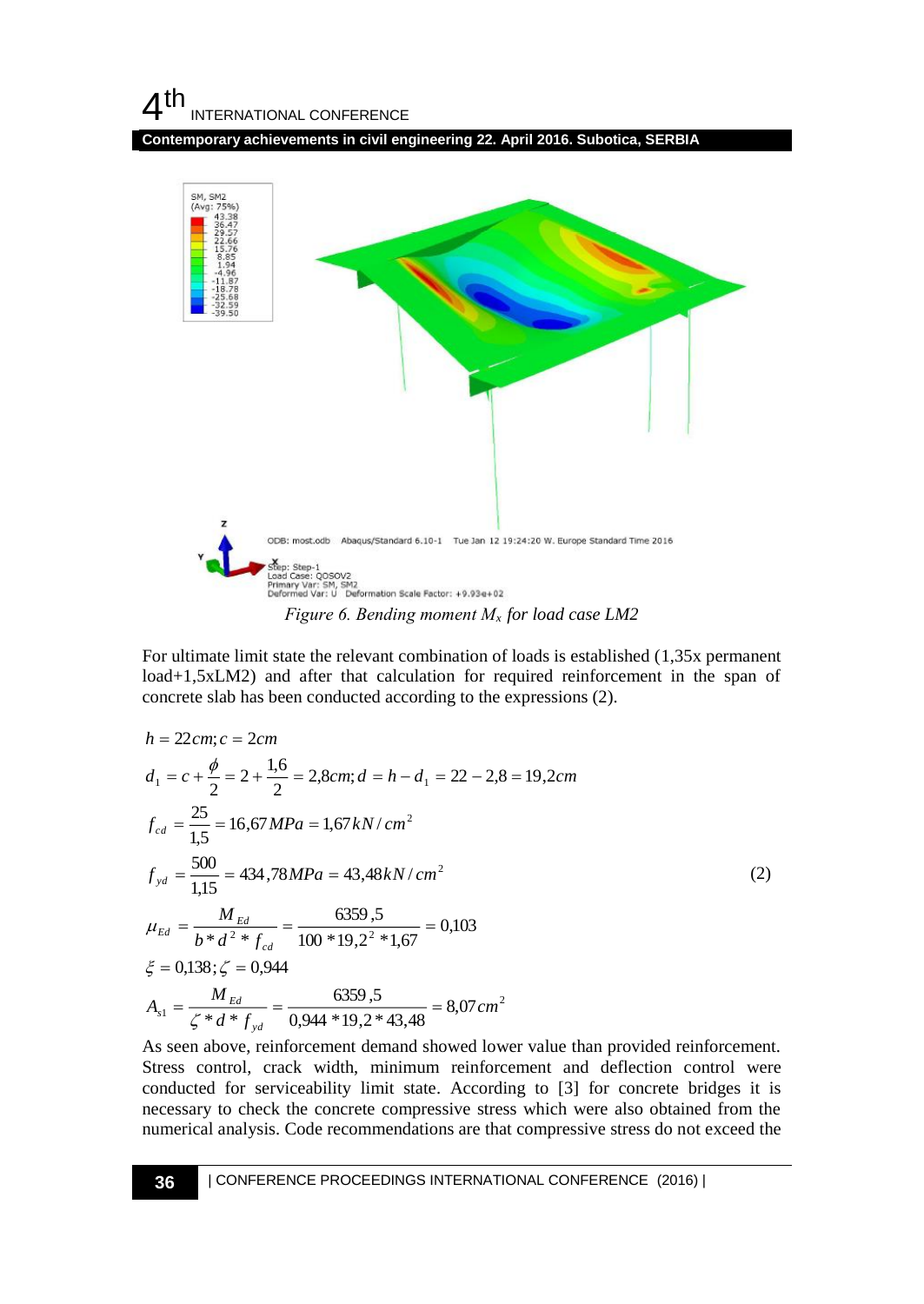4. МЕЂУНАРОДНА КОНФЕРЕНЦИЈА

### **Савремена достигнућа у грађевинарству 22. април 2016. Суботица, СРБИЈА**

value of  $k_l$ <sup>\*</sup> $f_{ck}$  while value of  $k_l$  is recommended 0,6 (national standard BAB87 unlike Eurocode does not require the limitation of the stress during exploitation). It is assumed that concrete shows linear elastic properties for compressive stresses up to 0,4\* *fck*. Maximum compressive stresses obtained during this analysis was, for the combination  $(1,0x)$  permanent load  $+1,0x$  LM2), obtained by the expression (3),

$$
\sigma = 0.66 + 5.71 = 6.36 MPa < 0.6 * 25 = 15 MPa
$$
\n(3)

Calculation of the minimum reinforcement in the middle of the bridge for crack control is made according to the expression (4),

$$
A_{s\min} = \frac{k_c * k * f_{ct,eff} * A_{ct}}{\sigma_s}
$$
  
\n
$$
k_c = 0, 4; k = 1, 0; f_{ct,eff} = f_{ctm} = 2, 2Mpa
$$
  
\n
$$
A_{ct} = 11 * 100 = 1100 \text{cm}^2; \sigma_s = 500 Mpa
$$
  
\n
$$
A_{s\min} = \frac{0, 4 * 1 * 2, 2 * 1100}{500} = 1, 94 \text{cm}^2
$$
 (4)

proving that provided reinforcements is larger than the demanded for cracks control. Long term effects of creep also taken into account. The deflection is determined by the expression  $(5)$ ,  $[4]$ .

$$
w(t, t_0) = (1 + \varphi(t, t_0)) * w(t_0)
$$
  
\n
$$
w(t_0) = 0.97 \text{ mm}
$$
\n(5)

Maximum deflection value without concrete creep was 0,97 mm. In the expressions (6) a method of determination the linear creep coefficient for period of 20 years is shown, and then the corresponding value of deflection [5].

$$
h_0 = \frac{2 * A_c}{u} = \frac{2 * 100 * 22}{2 * (100 + 22)} = 180,3 \text{ mm}
$$
  
\n
$$
\varphi(t, t_0) = \varphi_0 * \beta_c(t, t_0)
$$
  
\n
$$
\varphi_0 = \varphi_{RH} * \beta(f_{cm}) * \beta(t_0)
$$
  
\n
$$
\varphi_{RH} = 1 + \frac{1 - RH / 100}{0.1 * \sqrt[3]{h_0}} = 1 + \frac{1 - 70 / 100}{0.1 * \sqrt[3]{180.3}} = 1,53
$$
  
\n
$$
f_{cm} = f_{ck} + 8 = 25 + 8 = 33 \text{ MPa}
$$
  
\n
$$
\beta(f_{cm}) = \frac{16,8}{\sqrt{f_{cm}}} = \frac{16,8}{\sqrt{33}} = 2,93; \beta(t_0) = \frac{1}{(0,1+t_0^{0.2})}
$$
  
\n
$$
t_0 = t_{0,T} * (\frac{9}{2 + t_{0,T}^{1.2}} + 1)^{\alpha} = 10 * (\frac{9}{2 + 10^{1.2}} + 1)^1 = 15 \text{ days}
$$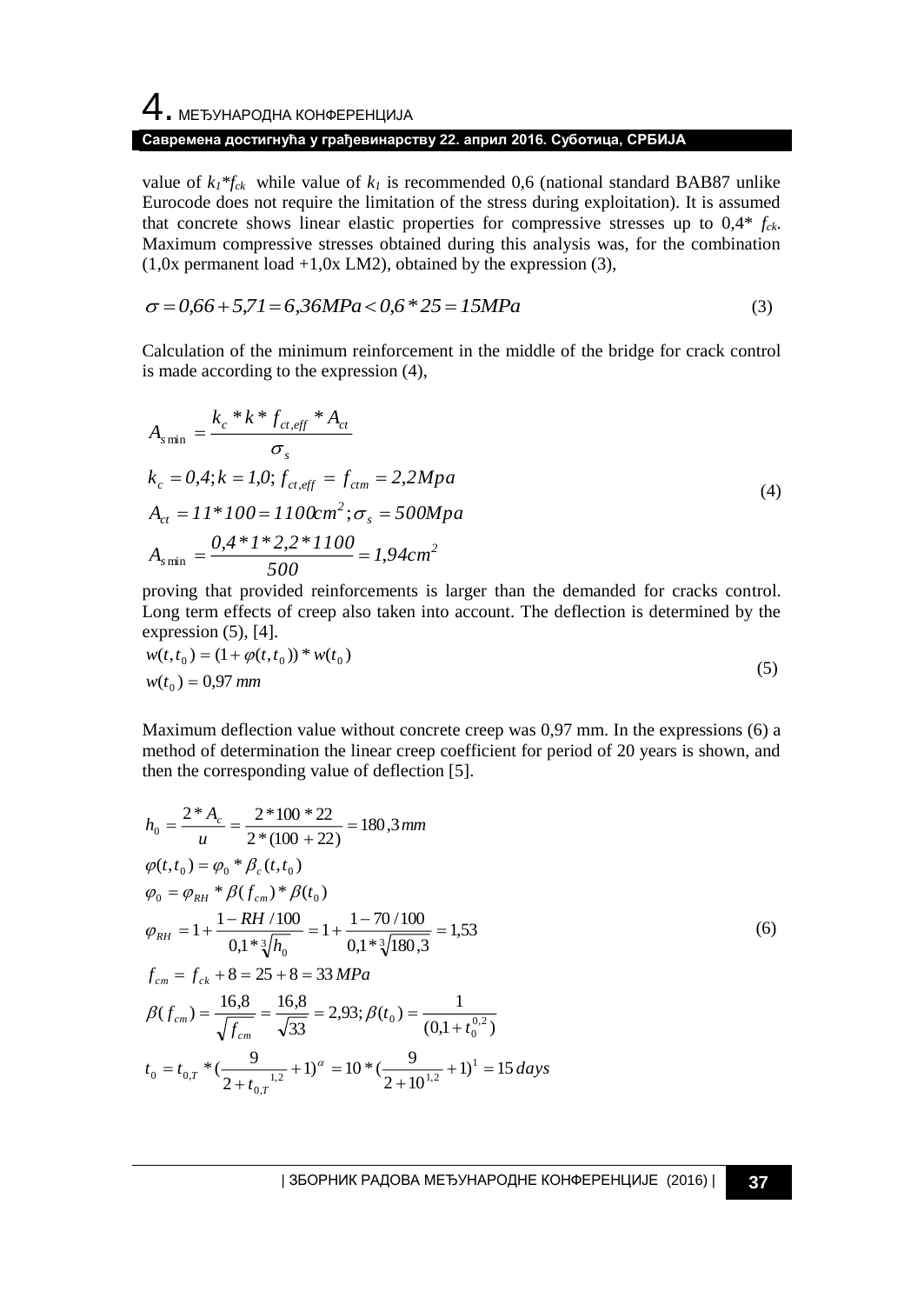**Contemporary achievements in civil engineering 22. April 2016. Subotica, SERBIA**

$$
\beta(t_0) = \frac{1}{(0,1+15^{0.2})} = 0,55; \varphi_0 = 1,53 * 2,93 * 0,55 = 2,47
$$
\n
$$
\beta_c(t, t_0) = \left(\frac{t - t_0}{\beta_H + t - t_0}\right)^{0.3}
$$
\n
$$
\beta_H = 1,5 * \left[1 + (0,012 * RH)^{18}\right] * h_0 + 250 = 1,5 * \left[1 + (0,012 * 70)^{18}\right] * 180,03 + 250 = 531,75
$$
\n
$$
\beta_H = 531,75 \le 1500
$$
\n
$$
\beta_c(t, t_0) = \left(\frac{7300 - 15}{531,75 + 7300 - 15}\right)^{0.3} = 0,98 \Rightarrow t = 20 \text{ years}
$$
\n
$$
\varphi(t, t_0) = 2,47 * 0,98 = 2,42
$$
\n
$$
w(t, t_0) = (1 + 2,42) * 0,97 = 3,31 \text{ mm}
$$

As shown above, the value of the long term deflection in the middle of the bridge calculated according to Eurocode is approx. L/135 which is relatively large, however, since the bridge structure is at least 20 years old it is not expected that creep and shrinkage contribute significantly to the increase of the short term deflection which is approx. L/450.

### **6. CONCLUSIONS**

Based on presented numerical analysis and results of testing it is concluded that this bridge can be upgraded for seriously damaged state to a state of reliable exploitation by implementing proposed repair strategy.

Combination of testing results and control static calculations for the bridge in the existing and repaired state showed that reinforcement demand is for existing state  $A_{a1}$ = 6,83 cm<sup>2</sup> (according to national codes) and  $A_{a1} = 8.07$  cm<sup>2</sup> (according to Eurocode), therefore proving that provided reinforcement  $(4016 \text{ mm with } 15 \text{ to } 20 \text{ cm spacing})$  is sufficient for reliable exploitation with respect to bearing capacity demand. Validity of the numerical model was proven by comparison of measured and calculated deflection for the existing bridge.

The numerical model was further verified by conducting calculations with two widely used software packages. This model, slightly altered, was then used for repair and widening design of the bridge according to current national codes and according to Eurocode which proved that load bearing capacity of the bridge deck is sufficient for reliable use providing that obvious damages are repaired (hole in the deck and separation of the deck and the abutment on the downstream left side; abutment on the right upstream side).

Other repair works are less significant and can be categorized as regular maintenance. Finally it can be concluded that even in cases of bridges with significant damages an efficient repair and strengthening are possible provided that design strategy is complemented with sophisticated numerical analysis which is verified by measurements conducted under trial loading tests.